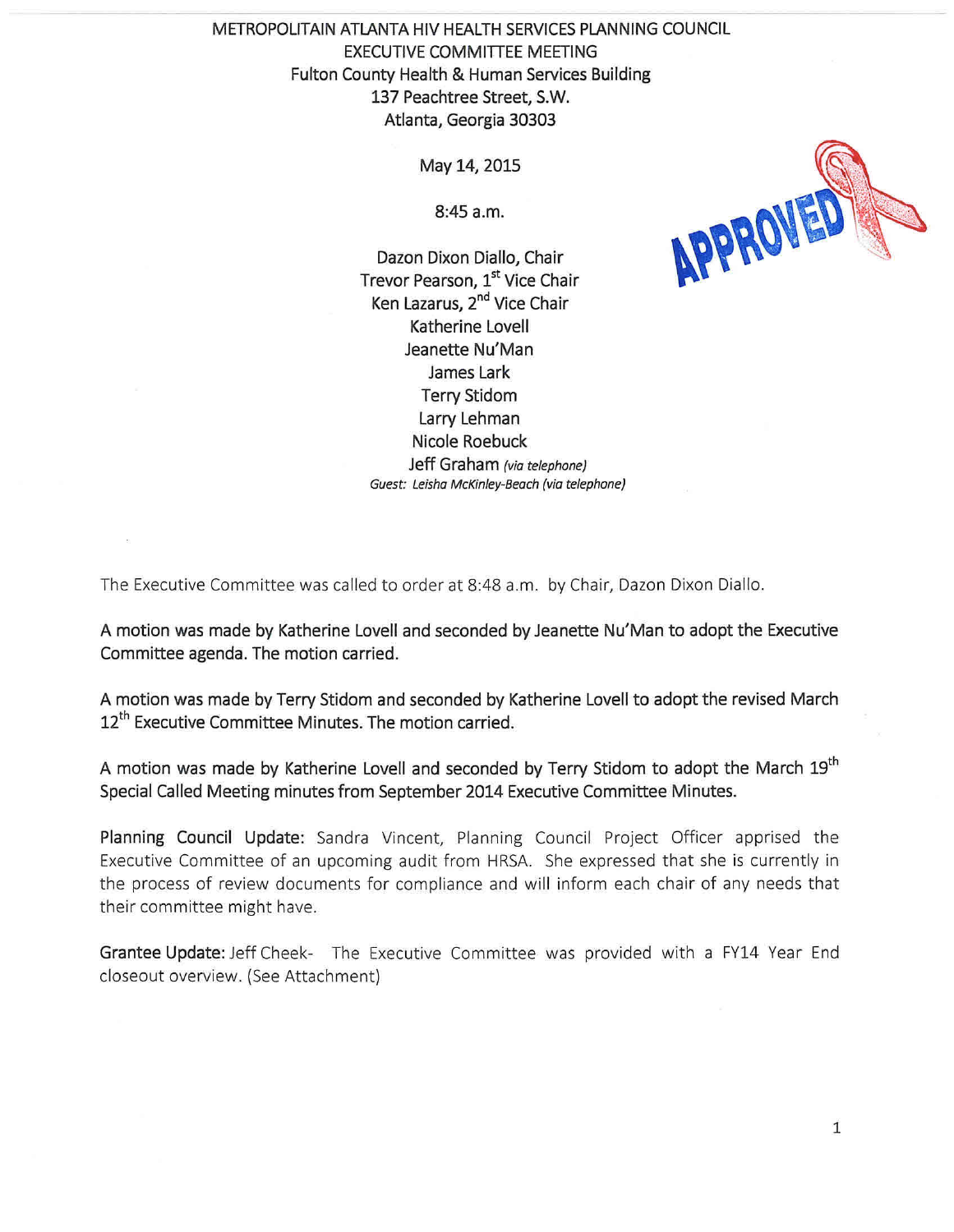| <b>FY14 YEAR END CLOSEOUT</b>     |                                  |                                  |               |    |            |      |
|-----------------------------------|----------------------------------|----------------------------------|---------------|----|------------|------|
| <b>FUNDING</b><br><b>CATEGORY</b> | <b>BUDGET</b><br>\$14,189,548.32 | EXPENDITURES UNEXPENDED EXPENDED |               |    |            | $\%$ |
| Formula                           |                                  | \$                               | 13.963.916.18 | S  | 225.632.14 | 98%  |
| Supplemental                      | 5,996,867.42<br>S                | \$                               | 5,783,026.05  | \$ | 213,841.37 | 96%  |
| <b>MAI</b>                        | 2,099,546.00<br>\$               | \$                               | 2,099,546.00  | \$ |            | 100% |
| Carryover                         | 391,416.00<br>S                  | \$                               | 270,005.39    | \$ | 121,410.61 | 69%  |
| <b>TOTAL</b>                      | \$22,677,377.74                  | \$                               | 22,116,493.62 | S  | 560,884.12 | 98%  |

The Grantee will request \$225,632.14 in carryover funds from HRSA. The Priorities Committee will be requested to establish priority category allocations for the carryover funds during the June meetings. Following Planning Council approval, the request will be submitted to HRSA as part of the conditions of award due to HRSA in July.

Jeff, informed the Planning Council of the challenges that many agencies had with expending dollars within the allotted 10 month period opposed to the traditional 12 month funding cycle. The change in funding cycle was the result HRSAs directive to the Grantee to align the contracting period with the HRSA funding cycle.

A motion was made by Terry Stidom and seconded by Jeanette Nu'Man to extend the meeting until 11:00 a.m. The motion carried.

Comprehensive Planning Update: An update was provided by Sandra Vincent, Katherine Lovell and Leshia McKinley- Beach regarding the development of an Integrated Comprehensive Plan.- The Comprehensive Plan Committee expressed several concerns regarding the need to establish a process which would be supportive of the needs of the Planning Council as well as the other HRSA and CDC mandated parties. Chair Dazon Dixon-Diallo requested volunteers to participate in a "writing team" work group. The Five (5) members were Trevor Pearson, Planning Council 1st Vice-Chair, Ken Lazarus, Planning Council 2nd Vice-Chair, Katherine Lovell, Comprehensive Plan Committee Chair and Jeanette Nu'man, Assessment Committee Chair, and Sandra Vincent, Planning Council Project Officer.

The group is tasked with representing the Planning Council at the meetings and bringing information back to the Executive Committee on the work group's progress.

Chair Diallo announced that the Presidential Advisory Council on HIV/AIDS (PACHA) will be meeting in Atlanta on May 21<sup>st</sup> at the "W" (Atlanta Downtown) located at 45 Ivan Allen Jr. Blvd from 9:00am until 4:30 pm. Among the participants are the Centers for Disease Control and Prevention (CDC), the Health Resources and Services Administration (HRSA), and the Advisory Committee on HIV, Viral Hepatitis and STD Prevention and Treatment (CHAC). Members are encouraged to attend and more specific details will be sent via email.

AIDS Watch: Ken Lazarus informed the Executive Committee that AIDS Watch was successful. Georgia had twelve (12) Representatives to attend AIDS Watch in D.C. The Group spoke with members of Congress on various issues related to HIV treatment and prevention. The Public Policy Committee was instrumental in developing an informational packet specific to the various Congressional Districts.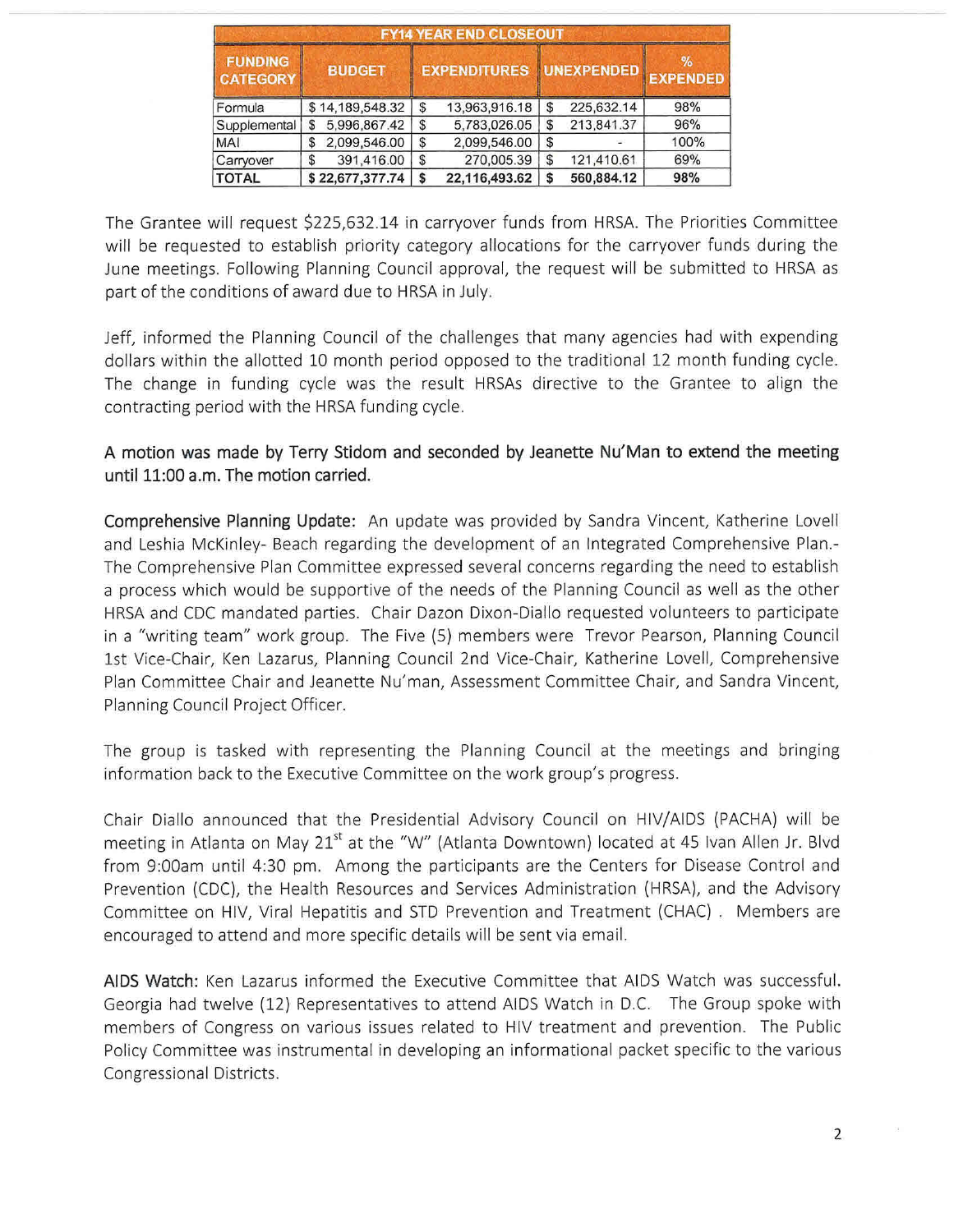## **Committee Updates:**

**Public Policy Committee:** Jeff Graham - Reggie Dunbar, III will serve as the Vice-Chair of the Public Policy Committee. The Committee will provide additional information at next week's Planning Council meeting.

Assessment Committee: Jeanette Nu'Man - The Assessment Committee expressed concern that the information needed for the Committee to present during the upcoming Priorities Committee would not be available from SEATEC. Efforts are currently being made to gather data to present on the Patient Navigation pilot. The next Committee meeting will be held Wednesday, June 3<sup>rd</sup> at Positive Impact Health Centers, from 9:30 AM - 11:30 AM.

**Council Procedures Committee:** Larry Lehman - The Council Procedures Committee will be meeting at a future date to review the current Planning Council Grievance Procedure.

Evaluation Committee: Sandra Vincent - The Evaluation Committee will be starting the Annual Assessment of the Administrative Mechanism in June. Meeting dates will be announced.

Housing Committee: James Lark - The Housing Committee is hosting a Housing Fair (Part 1 and 2) in conjunction with the Jurisdiction Prevention and Planning Group. Part 1 of the housing fair will take place at Woodruff Park on Saturday, June  $13<sup>th</sup>$  from 2PM - 6PM, and Part 2 on Wednesday, July 24<sup>th</sup> at the Loudermilk Center.

**Membership Committee**: Terry Stidom - The Membership Committee will present "Planning 101" at next week's Planning Council meeting.

**Priorities Committee:** Timothy Young – The Priorities Committee will be meeting in June to set Priority Ranking and Funding Allocation. The Committee will provide dates, times and location later.

**Quality Management Committee:** Nicole Roebuck - The Final results of the SEATEC chart audit are being review and will be presented upon completion. The Committee is working with the Grantee to finalize the Quality Management Plan. The next Committee Meeting will be Thursday, June 4<sup>th</sup> at Grady IDP.

A motion was made and seconded to adopt the May 14<sup>th</sup> Planning Council. The motion carried.

Dazon informed the Executive Committee that her last Planning Council meeting will be August 20, 2015. Chair Diallo indicated that she will be working with Sandra, the Chairman and each Committee to establish a smooth transition.

The meeting was adjourned at 11:05 a.m.